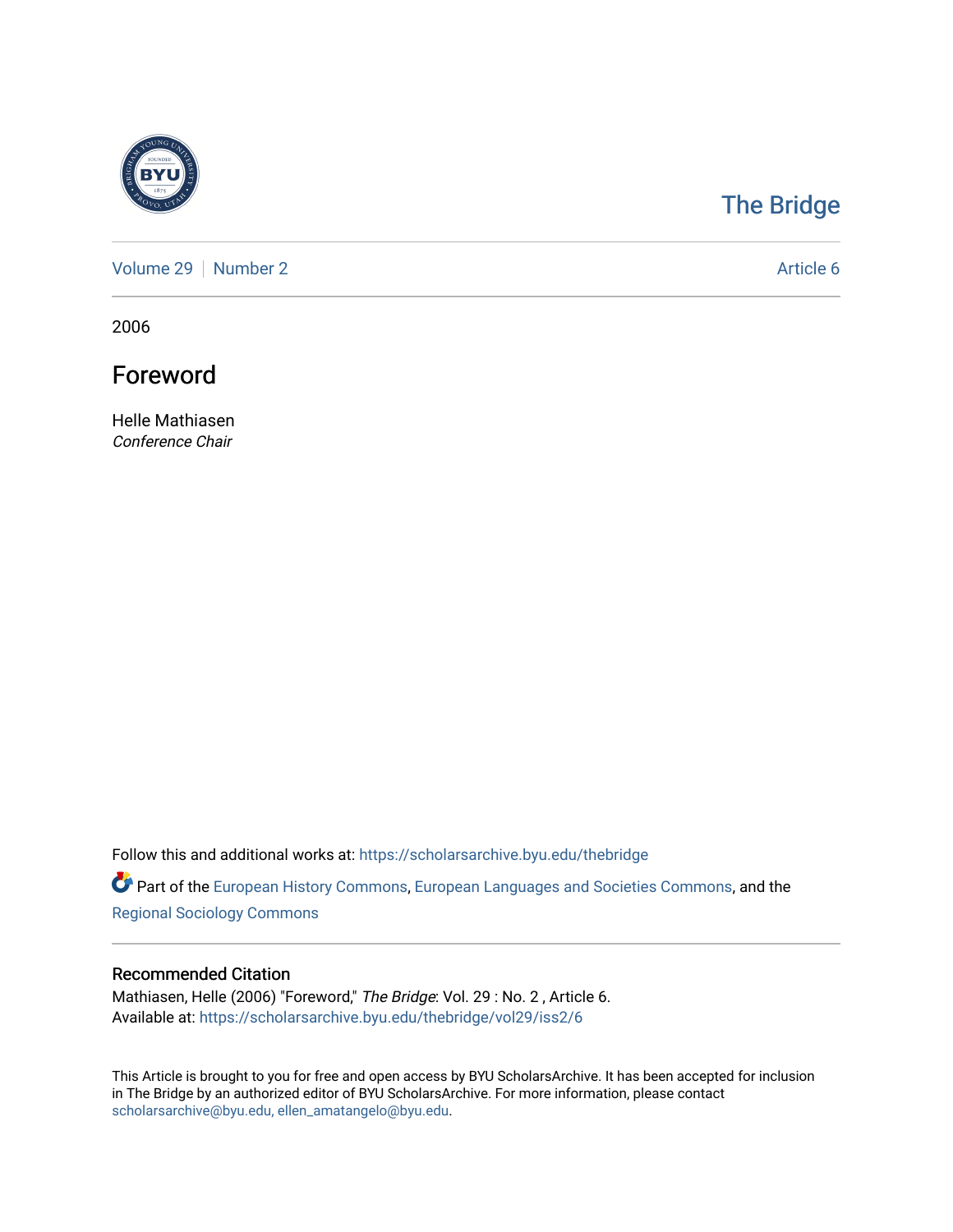## Foreword

## by Helle Mathiasen, Conference Chair

Since its founding in 1977, the Danish American Heritage Society (DAHS) has encouraged and supported efforts to research and preserve our ethnic heritage in Canada and the United States. The Society believes in the intrinsic value of building bridges between ideas and people on both sides of the Atlantic Ocean. An additional goal is the promotion of fellowship among those with an interest in events relating to Danish life, culture, and history.

In 2006, the Society took an important step in this direction by sponsoring an international conference, "Danish Culture, Past and Present: The Last Two Hundred Years," held at Embassy Suites Hotel and Grand View College in Des Moines, Iowa. This Conference was under the protection of His Royal Highness The Prince Consort of Denmark, and by the Governor of the State of Iowa. Co-sponsors for the Conference were Grand View College, Iowa; Dana College, Nebraska; the Danish Immigrant Museum, Iowa; and the Danish Immigrant Archive-Dana College, Nebraska. The event was attended by 420 individuals representing 30 of the United States, and Denmark.

This was the third and largest conference promoted by the DAHS, and a commemoration of the bicentennial of Hans Christian Andersen's birth and the 150<sup>th</sup> anniversary of the birth of Kristian Østergaard and the death of Søren Kierkegaard. The program consisted of a broad survey of important facets of Danish and Danish-American culture during the last two hundred years as well as a number of social events. The wide-ranging topics included scholarly analyses of literary lions, great philosophers and theologians, immigration issues, and Danish technology, music, art, and film. Speakers included invited scholars from China, Denmark, and the United States as well as specialists in the various areas. Live happenings embraced song, a piano recital, poetry reading, storytelling, and a show of costumed child actors from Odense illustrating characters from Andersen's fairy tales. Among the